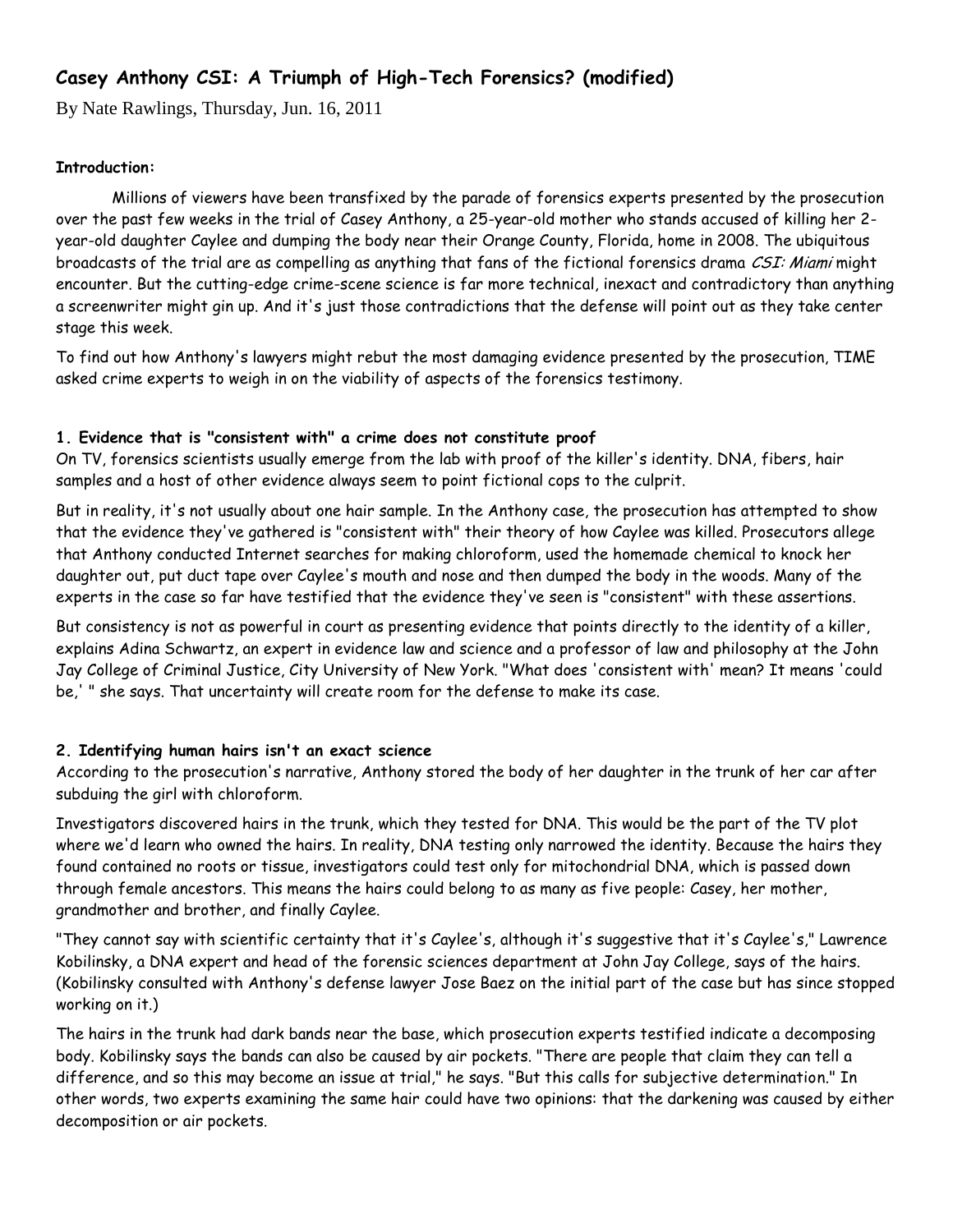### **3. The new science of odor analysis is controversial**

One of the most disputed pieces of evidence is the result of a new odor-analysis technique developed by Arpad Vass, a forensics anthropologist at Oak Ridge National Laboratory in Tennessee. He claims that his research on cadavers at the University of Tennessee's "body farm" (an outdoor research lab where donated bodies are allowed to decay to study human decomposition) yielded a database of 400 chemical vapors he calls "decomposition odor analysis." Vass testified that the air in Anthony's trunk contained definitive signs of decomposition.

Vass has published articles in the peer-reviewed Journal of Forensic Studies, but Kobilinsky argues that his analysis should not have been admitted given Florida's **Frye standard.** "Its what the state calls 'state of the art.' It's what I call 'not ready for prime time,' " he says. "It's not junk science, but it never should be brought into a courtroom at this stage."

Prosecutors have also tried to show that the trunk contained unusual levels of chloroform, the chemical they allege Anthony used to kill her daughter. Tests conducted on the air in the trunk by the FBI laboratory and by Vass's odor-analysis technique long after Caylee's disappearance indicated high levels of chloroform. "Chloroform's quite a volatile liquid, and it wouldn't really stick around for that long," Ruth Smith, a professor of forensic chemistry at Michigan State University, says. "Meaning that if chloroform had been used, it was used at very, very high levels, which would not be common." The defense attacked Vass's odor-analysis technique as unreliable for proving decomposition of a body and blamed the stench on garbage found in the trunk.

## **4. Even evidence of flesh-eating insects isn't proof of a dead body**

To bolster the idea that Anthony's car trunk once contained a decomposing body, forensics entomologist Neal Haskell testified about insects found in garbage in the trunk. Insects are common in murder cases where a body is found outside. "You'll have bugs, various insects, and their larvae will be in [the remains]," says Charles Hitchcock, director of autopsy services at Ohio State University. "In that case, you'll sample those at the crime scene."

But without a body in the trunk, Haskell's testimony focused on insects that commonly swarm decomposing bodies. Haskell explained that the chemical composition of a decomposing body changes, and the insects attracted to the corpse will also change, allowing him to create a possible timeline for how long a body (though he could not prove it was a human body) may have been in the trunk, in this case three to five days.

Defense lawyer Baez challenged the idea that the insects were attracted specifically to a decomposing body, asking whether leftover food could also attract the bugs. Haskell explained that the insects in question would be attracted to "decomposing organic material," which is consistent with the prosecution's theory that Caylee's body was in the trunk. But then again, as we've heard, "consistent with" is not absolute proof.

## **5. Human remains don't tell the whole story**

When investigators found Caylee's remains in December 2008, six months after the girl was last seen, it wasn't a pretty sight. Her body had decomposed in a wooded area 20 ft. (6 m) off the road and less than a mile from her grandparents' home. Although investigators found 350 pieces of evidence at the crime scene, they could collect only a handful of bones.

Unlike most fictional cases, finding Caylee's remains yielded few definitive answers. The duct tape found on her skull contained no DNA. "Duct tape in general is great physical evidence in criminal cases," Kobilinsky says. "There is no way anybody can determine if the duct tape had been put on before, during or after death. There's no way you could do it scientifically or medically."

Jurors saw pictures from the crime scene and heard graphic details about plants and bugs that had infested Caylee's remains. "If you have skeletal remains, you're looking for every bone that you can find, and then try to reconstruct," Hitchcock of Ohio State University says.

Anthony's lawyers will likely emphasize that medical examiners were unable to pinpoint the cause of Caylee's death, but Hitchcock explains that can often be the case. In nearly 10% of medical autopsies, it is impossible to definitively determine the cause of death, a percentage that increases in criminal cases. "It is a giant puzzle,"